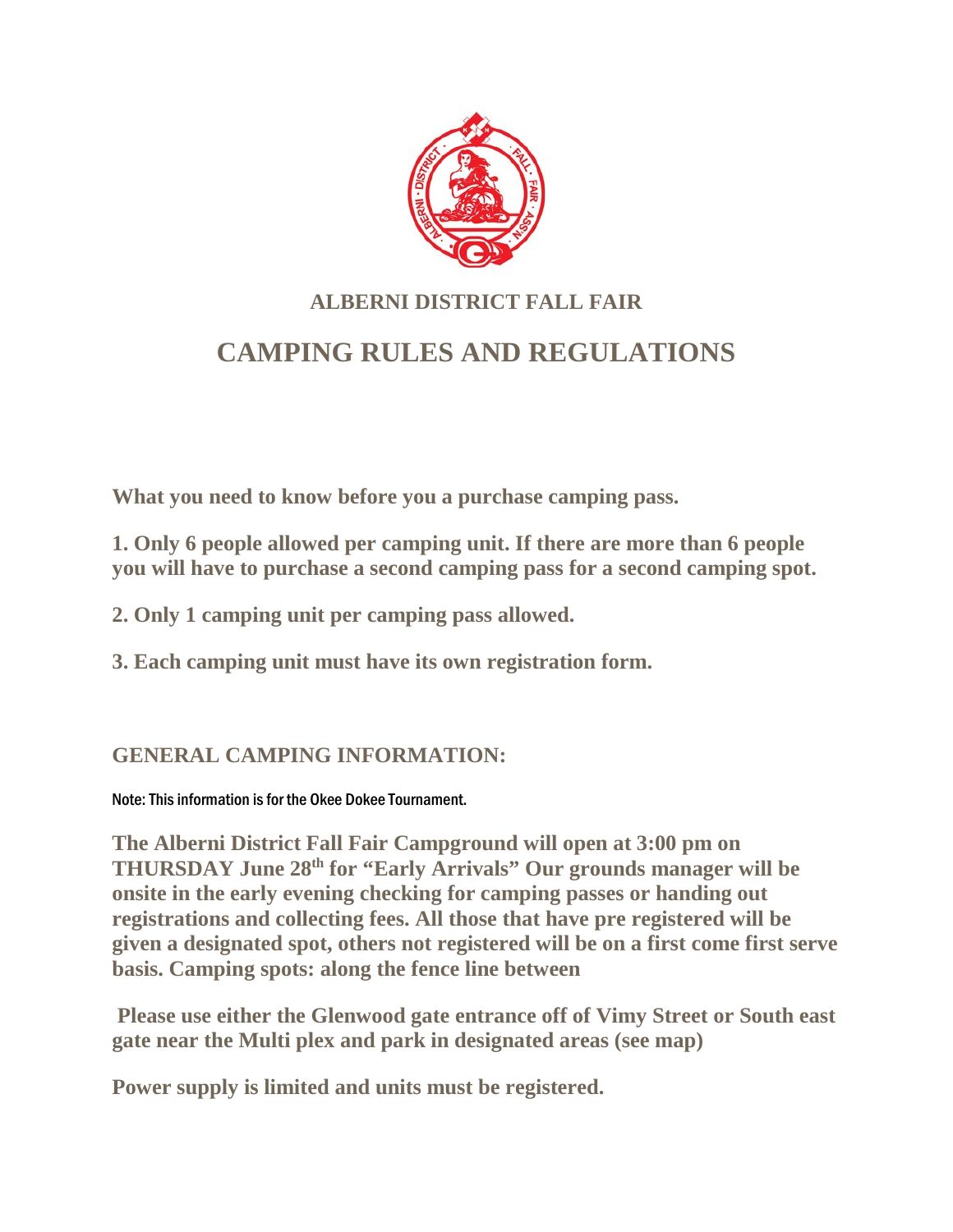All campers do so at their own risk.

No open fires allowed, propane stoves and fire pits are accepted. Candles or lamps must be in fireproof containers. The campsites are in a dry grassy area…use a container for all cigarette butts!

All units are responsible for clean-up of their designated area, garbage cans, and recyclable cans are provided sporadically in the area.

#### Alberni District Fall Fair can make NO guarantees regarding a quiet and peaceful night's sleep

Minors: All ages are warmly welcome, however minors (under 19 years of age) camping MUST be accompanied and supervised by an adult aged 25 or older or with a legal guardian. In addition, there is a limit of 4 minors per adult who will be responsible for the actions of the minors under their care. Young children must be supervised always. Underage campers cannot register to camp without being accompanied by an adult. That adult must be camping WITH THEM for the weekend. We reserve the right to ask for proof of age. Bring your I.D.

#### Campers are responsible for the safety and security of their belongings

Washrooms or Porta Potties will be set up for your use on the Alberni District Fall Fair grounds and the city of Port Alberni Parks and Recreation showers may be open for your use, please check at the registration desk for more information.

Aggressive, loud, or disrespectful behavior will not be tolerated. Disregard for these guidelines will result in being asked to leave (or removed by RCMP) from the camping site.

All camping units must fill in the registration form and either send with full payment in the mail by cheque or use PayPal to pay the fees and forward the registration by mail or email. Receipts will be issued along with a camping pass once payment and registration is received. All passes must be displayed in a clear location (mirror or dash) on the unit and vehicle while camping.

Mailing address: PO Box 32 Port Alberni BC V9Y 7M6